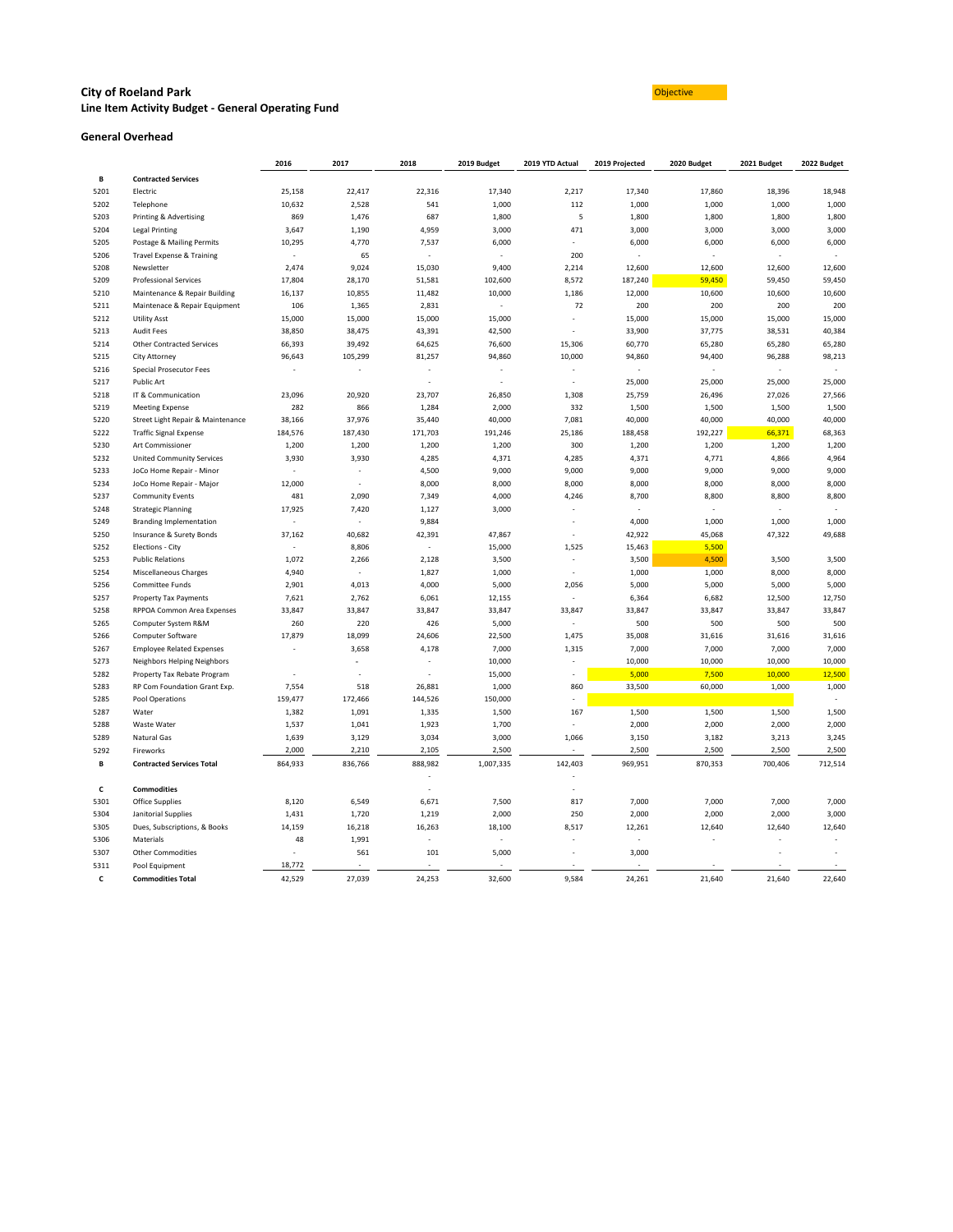### **City of Roeland Park Line Item Activity Budget - General Operating Fund**

### **General Overhead**

|          |                                             | 2016      | 2017                     | 2018      | 2019 Budget | 2019 YTD Actual | 2019 Projected | 2020 Budget | 2021 Budget | 2022 Budget |
|----------|---------------------------------------------|-----------|--------------------------|-----------|-------------|-----------------|----------------|-------------|-------------|-------------|
| E        | <b>Debt Service</b>                         |           |                          |           |             |                 |                |             |             |             |
| 5600     | Lease/purchase-pool                         | 189,000   | 198,000                  | 148,500   |             |                 |                |             |             |             |
| 5605     | Lease/purchase Pool Interest                | 19,530    | 13,860                   | 5,940     |             |                 |                |             |             |             |
| 5614     | Bond Principal 2014-1                       |           | $\overline{\phantom{a}}$ |           |             |                 |                |             |             |             |
| 5615     | Bond Interest 2014-1                        |           | $\overline{\phantom{a}}$ |           |             |                 |                |             |             |             |
| E        | <b>Debt Service Total</b>                   | 208,530   | 211,860                  | 154,440   |             |                 |                |             |             |             |
|          |                                             |           |                          |           |             |                 |                |             |             |             |
| N        | <b>Non-Expenditure Appropriation</b>        |           |                          |           |             |                 |                |             |             |             |
| 5751     | TIF Fund Expenditure                        |           |                          |           | 322,400     |                 |                | 321,415     | 331,057     | 270,000     |
| N        | Non-Expen. Appropriation Total              |           |                          |           | 322,400     |                 |                | 321,415     | 331,057     | 270,000     |
|          |                                             |           |                          |           |             |                 |                |             |             |             |
| Т        | <b>Transfers</b>                            |           |                          |           |             |                 |                |             |             |             |
| 58015809 | Transfer of Funds                           |           |                          | 8,000     |             |                 |                |             |             |             |
| 5818     | Transfer to Bond Pymnt Fund-200             | 117,228   |                          |           | 25,000      |                 |                | 75,000      | 45,000      | 235,000     |
| 5821     | Transfer to TIF 2 Fund- 450                 |           | 53,000                   | 283,500   | 122,000     | 6,250           |                |             |             |             |
| 5822     | Transfer to TIF 3C Fund-510                 |           |                          |           |             | 30,500          |                |             |             |             |
| 5823     | Transfer to Special Intrastructure Fund-27D |           | 551,250                  | 275,000   | 200,000     | 50,000          | 200,000        | 425,000     |             |             |
| 5824     | Transfer To Aquatic Fund-220                |           |                          |           |             |                 | 420,000        | 420,000     | 525,000     | 325,000     |
| 5825     | Transfer to Equip Reserve Fund-360          | 69,471    | 142,960                  | 112,051   | 119,888     | 29,973          | 44,700         | 3,650       | 800         | 2,400       |
| Т        | <b>Transfers Total</b>                      | 186,699   | 747,210                  | 678,551   | 466,888     | 116,723         | 664,700        | 923,650     | 570,800     | 562,400     |
|          | <b>Total General Overhead</b>               | 1,302,691 | 1,822,875                | 1,746,226 | 1,829,223   | 268,710         | 1,658,912      | 2,137,058   | 1,623,903   | 1,567,554   |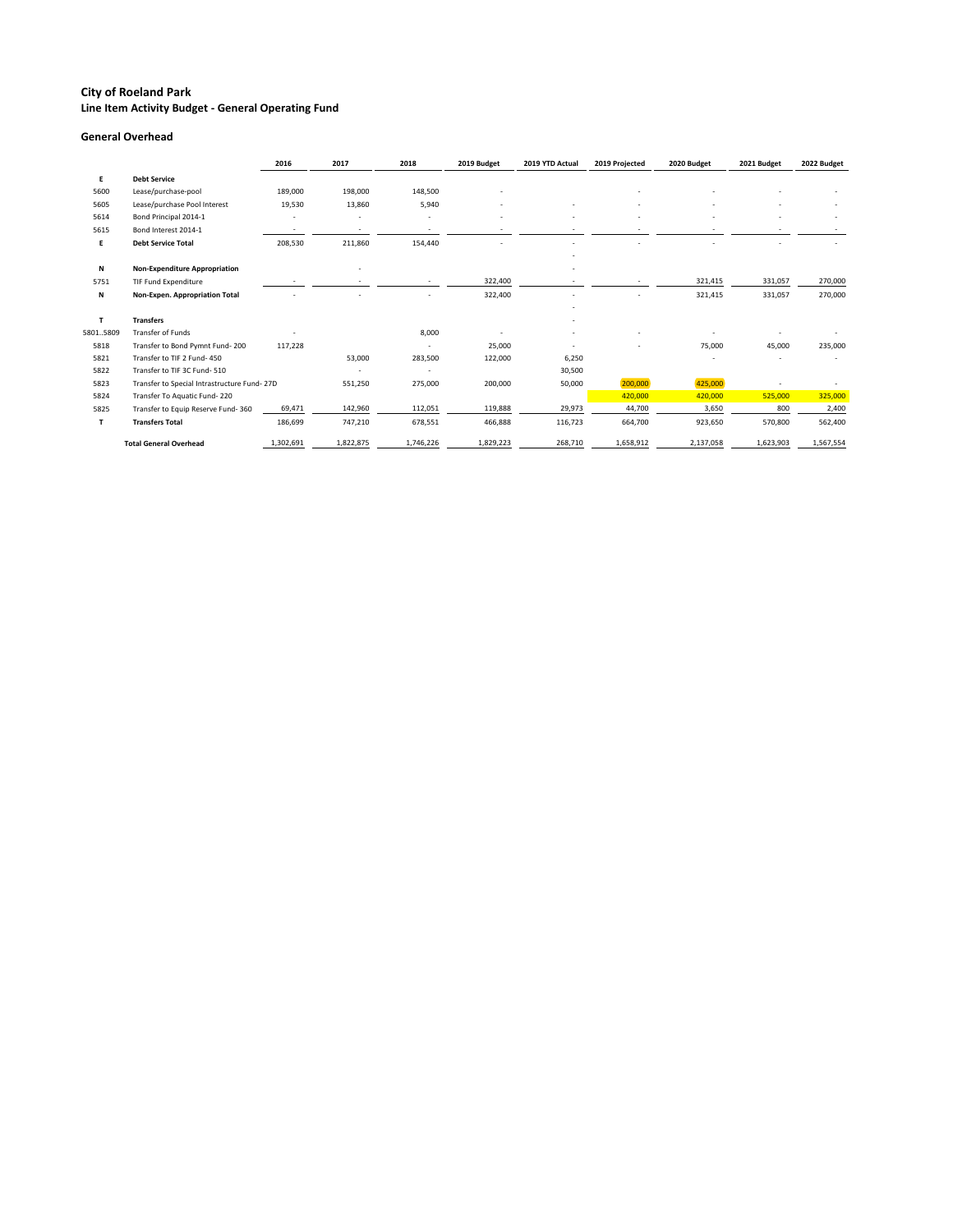### **City of Roeland Park**

**Line Item Activity Budget - General Operating Fund**

#### **Solid Waste**

|      |                                      | 2016    | 2017                     | 2018                     | 2019 Budget              | 2019 YTD Actual          | 2019 Projected | 2020 Budget | 2021 Budget              | 2022 Budget |
|------|--------------------------------------|---------|--------------------------|--------------------------|--------------------------|--------------------------|----------------|-------------|--------------------------|-------------|
|      | <b>Solid Waste</b>                   |         |                          |                          |                          |                          |                |             |                          |             |
| Α    | <b>Salaries &amp; Benefits</b>       |         |                          |                          |                          |                          |                |             |                          |             |
| 5101 | Salaries - Regular                   | 25,091  | 19,919                   | 8,638                    | 42,640                   | $\overline{\phantom{a}}$ | 17,400         | 17,400      | 18,096                   | 18,820      |
| 5102 | Salaries - Overtime                  |         | 5,435                    | 695                      |                          |                          |                |             |                          |             |
| Α    | <b>Salaries &amp; Benefits Total</b> | 25,091  | 25,354                   | 9,333                    | 42,640                   | $\overline{\phantom{a}}$ | 17,400         | 17,400      | 18,096                   | 18,820      |
|      |                                      |         |                          |                          |                          |                          |                |             |                          |             |
| В    | <b>Contracted Services</b>           |         |                          | $\overline{\phantom{a}}$ |                          | $\overline{\phantom{a}}$ |                |             |                          |             |
| 5211 | Maintenace & Repair Equipment        | 73      |                          | 4,489                    | 8,000                    |                          | 8,000          | 8,000       | 8,000                    | 8,000       |
| 5235 | Leaf Program Disposal Fees           | 20,849  | 8,405                    | 13,725                   | 10,000                   | 4,130                    | 10,000         | 10,000      | 10,000                   | 10,000      |
| 5240 | <b>Equipment Rental</b>              |         |                          |                          | 500                      |                          | 500            | 500         | 500                      | 500         |
| 5271 | Compost Bin Rebate Program           |         |                          |                          | 3,000                    | $\overline{\phantom{a}}$ | 3,000          | 500         | 500                      | 500         |
| 5272 | Solid Waste Contract                 | 414,502 | 414,794                  | 518,287                  | 519,000                  | 129,516                  | 519,000        | 519,000     | 529,380                  | 539,968     |
| В    | <b>Contracted Services Total</b>     | 435,424 | 423,199                  | 536,501                  | 540,500                  | 133,646                  | 540,500        | 538,000     | 548,380                  | 558,968     |
|      |                                      |         |                          |                          |                          |                          |                |             |                          |             |
| C    | <b>Commodities</b>                   |         |                          |                          |                          |                          |                |             |                          |             |
| 5302 | Motor Fuels & Lubricants             | 3,325   | 2,941                    | 2,724                    | 3,000                    | $\overline{\phantom{a}}$ | 3,000          | 3,000       | 3,000                    | 3,000       |
| 5825 | Transfer to Equip Reserve Fund       |         | $\overline{\phantom{a}}$ | $\overline{\phantom{a}}$ | $\overline{\phantom{a}}$ |                          |                |             | $\overline{\phantom{a}}$ |             |
| C    | <b>Commodities Total</b>             | 3,325   | 2,941                    | 2,724                    | 3,000                    |                          | 3,000          | 3,000       | 3,000                    | 3,000       |
|      | <b>Total Solid Waste</b>             | 463,840 | 451,495                  | 548,557                  | 586,140                  | 133,646                  | 560,900        | 558,400     | 569,476                  | 580,787     |

| <b>Total Expenditures</b>                                                                 | 4,743,737 | 5,235,538 | 5,521,185              | 5,819,903 | 1,213,439 | 5,760,675 | 6,387,501 | 6,146,248 | 6,172,214 |
|-------------------------------------------------------------------------------------------|-----------|-----------|------------------------|-----------|-----------|-----------|-----------|-----------|-----------|
| <b>Ending Fund Balance</b>                                                                | 2,696,653 | 2,617,063 | 2,581,105<br>2,581,110 | 2,641,579 | 950,358   | 2,780,221 | 2,643,467 | 2,625,085 | 2,663,099 |
| Change In Ending Fund Balance                                                             |           |           | (35, 957)              | 60,474    |           | 163,158   | 1,888     | (18, 382) | 38,014    |
| 25% of Annual Operating Expenses (Reserve<br>Benchmark)                                   | 1,012,943 | 1,012,010 | 1,096,421              | 1,173,399 |           | 1,174,421 | 1,221,674 | 1,214,506 | 1,249,080 |
| Reserve For Loss of Wal Mart                                                              |           |           | 1,410,000              | 1,410,000 |           | 1,410,000 | 1,410,000 | 1,410,000 | 1,410,000 |
| Ending Fund Balance In Excess of Wal Mart Reserve<br>and 25% of Operating Expense Reserve |           |           | 74,684                 | 58,180    |           | 195,799   | 11,793    | 579       | 4,019     |
| <b>Operating Expenses</b>                                                                 | 4,051,771 | 4,048,038 | 4,385,684              | 4,693,595 |           | 4,697,684 | 4,886,694 | 4,858,024 | 4,996,319 |
| Unrestricted Ending Fund Balance as a % of Annual<br><b>Operating Expenses</b>            |           |           | 27%                    | 26%       |           | 29%       | 25%       | 25%       | 25%       |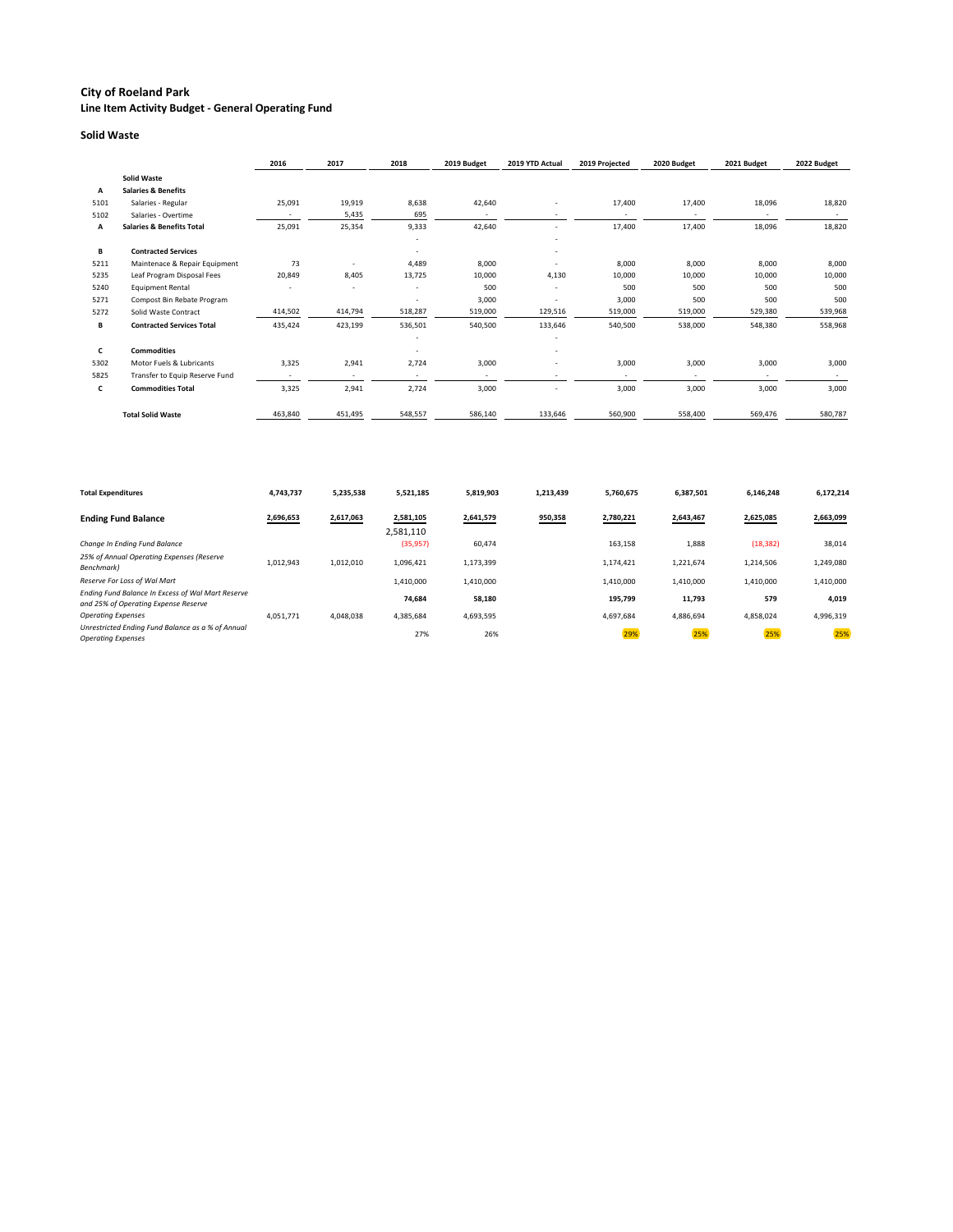## **I200 City of Roeland Park Line Item Activity Budget - Bond & Interest Fund**

|     |              |                                             | 2016             | 2017                     | 2018                     | 2019 Budget              | 2019 YTD Actual          | 2019 Projected           | 2020 Budget              | 2021 Budget              | 2022 Budget              | 2023 Budget |
|-----|--------------|---------------------------------------------|------------------|--------------------------|--------------------------|--------------------------|--------------------------|--------------------------|--------------------------|--------------------------|--------------------------|-------------|
| 200 | 4010         | <b>Beginning Fund Balance</b>               | 421,228 \$<br>Ś. | 363,620 \$               | 268,346                  | 124,466                  |                          | 131,777                  | 115,323                  | 266,999                  | 80,028                   | 83,819      |
|     |              | Taxes                                       |                  |                          |                          |                          |                          |                          |                          |                          |                          |             |
| 200 | 4050         | Ad Valorem Tax                              | 267,902          | 283,217                  | 184,981                  | 160,074                  | 76,145                   | 136,021                  | 165,923                  | 168,412                  | 170,938                  | 174,357     |
| 200 | 4070         | Personal Property Tax-deliquen              | 46               | 88                       | $\overline{\phantom{a}}$ | 50                       |                          | 50                       | 50                       | 50                       | 50                       | 50          |
| 200 | 4080         | Real Property Tax - Delinquent              | 4,797            | 3,522                    | 1,583                    | 2,000                    | 613                      | 2,000                    | 2,000                    | 2,000                    | 2,000                    | 2,000       |
|     |              | <b>Total Taxes</b>                          | 272,745          | 286,827                  | 186,564                  | 162,124                  | 76,758                   | 138,071                  | 167,973                  | 170,462                  | 172,988                  | 176,407     |
|     |              |                                             |                  |                          |                          |                          |                          |                          |                          |                          |                          |             |
|     |              | <b>Special Assessments</b>                  |                  |                          |                          |                          |                          |                          |                          |                          |                          |             |
| 200 | 4610         | <b>Special Assessments</b>                  | 29               |                          |                          |                          |                          |                          |                          |                          |                          |             |
| 200 | 4620         | Special Assmnt Tax - Delinquent             | 951              |                          | $\overline{\phantom{a}}$ | 364                      |                          | 364                      | 364                      | 300                      | 300                      | 300.00      |
| 200 | 4630         | Storm Drainage RC12-013                     | 62,570           | 59,494                   | 62,142                   | 63,250                   | 29,763.13                | 59,895                   | 63,250                   | 60,750                   | 58,250                   | 60,750.00   |
| 200 | 4640         | Storm Drainage RC12-012                     | 94,647           | 92,573                   | 94,045                   | 91,782                   | 51,661.94                | 90,864                   | 93,808                   | 95,603                   | 93,071                   | 90,456.40   |
| 200 | 4650         | Storm Drainage RC12-014                     | 109,224          | 105,221                  | 106,371                  | 106,551                  | 58,717.56                | 105,485                  | 106,551                  | 106,551                  | 106,551                  | 106,551.10  |
|     |              | <b>Total Special Assessments</b>            | 267,420          | 257,289                  | 262,558                  | 261,947                  | 140,143                  | 256,609                  | 263,973                  | 263,204                  | 258,172                  | 258,058     |
|     |              | Intergovernmental                           |                  |                          |                          |                          |                          |                          |                          |                          |                          |             |
| 200 | 4020         | <b>Recreational Vehicle Tax</b>             | 132              | 124                      | 138                      | 60                       | 48                       | 60                       | 50                       | 50                       | 50                       | 50          |
| 200 | 4021         | <b>Commercial Vehicle Tax</b>               |                  |                          | $\overline{\phantom{a}}$ |                          |                          |                          |                          |                          |                          |             |
| 200 | 4040         | <b>Heavy Trucks Tax</b>                     | 94               | 181                      | 112                      | 140                      | 54                       | 140                      | 120                      | 120                      | 120                      | 120         |
| 200 | 4060         | Motor Vehicle Tax                           | 34,276           | 36,686                   | 37,712                   | 24,000                   | 8,596                    | 24,000                   | 16,206                   | 16,000                   | 16,640                   | 16,640      |
|     |              | <b>Total Intergovernmental</b>              | 34,502           | 36,991                   | 37,962                   | 24,200                   | 8,698                    | 24,200                   | 16,376                   | 16,170                   | 16,810                   | 16,810      |
|     |              |                                             |                  |                          |                          |                          |                          |                          |                          |                          |                          |             |
|     | 200 45104512 | Interest<br>Interest on Investment          | 1,151            | 4,248                    | 8,463                    | 4,465                    | 1,858                    | 8,500                    | 8,500                    | 8,500                    | 8,500                    | 8,000       |
|     |              |                                             |                  |                          |                          |                          |                          |                          |                          |                          |                          |             |
|     |              | <b>Total Interest</b>                       | 1,151            | 4,248                    | 8,463                    | 4,465                    | 1,858                    | 8,500                    | 8,500                    | 8,500                    | 8,500                    | 8,000       |
|     |              | <b>Transfers</b>                            |                  |                          |                          |                          |                          |                          |                          |                          |                          |             |
| 200 | 4830         | Transfer from 27A Fund                      | 428,841          | 416,000                  | 475,000                  | 300,000                  | 50,000                   | 285,000                  | 225,000                  |                          |                          |             |
| 200 | 4840         | Transfer from General Fund                  | 117,228          |                          |                          | 25,000                   | 6,250                    |                          | 75,000                   | 45,000                   | 235,000                  | 220,000     |
| 200 | 4880         | Transfer from Streetlights Fund             | $\sim$           | $\overline{\phantom{a}}$ | $\overline{\phantom{a}}$ |                          |                          |                          | $\sim$                   |                          |                          | $\sim$      |
|     |              | <b>Total Transfers</b>                      | 546,069          | 416,000                  | 475,000                  | 325,000                  | 56,250                   | 285,000                  | 300,000                  | 45,000                   | 235,000                  | 220,000     |
|     |              | <b>Total Revenues</b>                       | 1,121,887        | 1,001,355                | 970,547                  | 777,736                  | 283,707                  | 712,380                  | 756,823                  | 503,337                  | 691,470                  | 679,275     |
|     |              |                                             |                  |                          |                          |                          |                          |                          |                          |                          |                          |             |
|     | В            | <b>Contracted Services</b>                  |                  |                          |                          |                          |                          |                          |                          |                          |                          |             |
| 200 | 5209         | <b>Professional Services</b>                | 1,375            | 3,050                    | 3,100                    | 3,050                    |                          | 3,100                    | 3,100                    | 3,100                    | 3,100                    | 3,100       |
| 200 | 5214         | <b>Other Contracted Services</b>            | $\sim$           | $\sim$                   | $\sim$                   | $\sim$                   | $\sim$                   | $\sim$                   | $\sim$                   | $\sim$                   | $\sim$                   | $\sim$      |
|     | В            | <b>Contracted Services Total</b>            | 1,375            | 3,050                    | 3,100                    | 3,050                    | $\overline{\phantom{a}}$ | 3,100                    | 3,100                    | 3,100                    | 3,100                    | 3,100       |
|     | E.           | <b>Debt Service</b>                         |                  |                          |                          |                          |                          |                          |                          |                          |                          |             |
| 200 | 5607         | Principal Bonds (2008-A Issue)              | 360,000          | $\overline{\phantom{a}}$ | $\overline{\phantom{a}}$ |                          |                          | $\overline{\phantom{a}}$ | $\overline{\phantom{a}}$ | $\overline{\phantom{a}}$ | $\overline{\phantom{a}}$ |             |
| 200 | 5608         | Principal Bonds - 2010-1                    | 260,000          | 265,000                  | 275,000                  | 280,000                  |                          | 280,000                  | 290,000                  | 100,000                  | 100,000                  | 100,000     |
| 200 | 5609         | Interest Bonds - 2010-1                     | 51,860           | 46,660                   | 40,565                   | 33,415                   | 16,708                   | 33,415                   | 25,575                   | 17,020                   | 13,920                   | 10,720      |
| 200 | 5610         | Interest Bonds (2008-A Issue)               | 13,140           | $\sim$                   | $\overline{\phantom{a}}$ |                          |                          | $\overline{\phantom{a}}$ |                          |                          |                          |             |
| 200 | 5614         | Bond Principal 2014-1                       | 105,000          | 107,000                  | 110,000                  | 112,000                  | $\overline{\phantom{a}}$ | 112,000                  | 114,000                  | $\overline{\phantom{a}}$ |                          |             |
| 200 | 5615         | Bond Interest 2014-1                        | 12,332           | 9,969                    | 7,561                    | 5,088                    |                          | 5,088                    | 2,568                    | $\overline{\phantom{a}}$ |                          |             |
|     |              | Bond Principal 2020-1                       |                  |                          |                          |                          |                          |                          |                          | 175,000                  | 180,000                  | 185,000     |
|     |              | Bond Interest 2020-1                        |                  |                          |                          |                          |                          |                          |                          | 58,338                   | 53,088                   | 47,688      |
| 200 | 5628         | Principal Bonds - 2011-2                    | 165,000          | 180,000                  | 190,000                  | 85,000                   |                          | 85,000                   | 85,000                   | 90,000                   | 95,000                   | 100,000     |
| 200 | 5629         | Interest Bonds - 2011-2                     | 34,698           | 31,398                   | 27,798                   | 23,808                   |                          | 23,808                   | 21,640                   | 19,473                   | 16,773                   | 13,923      |
| 200 | 5630         | Bond Principal - 2011-1                     | 105,000          | $\sim$                   | $\overline{\phantom{a}}$ | $\overline{\phantom{a}}$ |                          | $\overline{\phantom{a}}$ | $\overline{\phantom{a}}$ | $\overline{\phantom{a}}$ | $\sim$                   |             |
| 200 | 5631         | Bond Interest - 2011-1                      | 2,153            | $\sim$                   | $\overline{\phantom{a}}$ | $\sim$                   |                          | $\sim$                   | $\overline{\phantom{a}}$ | $\blacksquare$           | $\sim$                   |             |
| 200 | 5644         | Principal Bonds - 2012-1                    | 35,000           | 420,000                  | 425,000                  | 200,000                  |                          | 200,000                  | 205,000                  | 205,000                  | 215,000                  | 220,000     |
| 200 | 5645         | Interest Bonds - 2012-1                     | 33,938           | 33,553                   | 28,093                   | 21,718                   |                          | 21,718                   | 18,318                   | 14,423                   | 10,118                   | 5,280       |
|     | E.           | <b>Debt Service Total</b>                   | 1,178,120        | 1,093,579                | 1,104,017                | 761,029                  | 16,708                   | 761,029                  | 762,101                  | 679,254                  | 683,899                  | 682,611     |
|     | N            | <b>Non-Expenditures Appropriation</b>       |                  |                          |                          |                          |                          |                          |                          |                          |                          |             |
| 200 | 5751         | TIF Fund Expenditure                        |                  |                          | $\overline{\phantom{a}}$ | 22,800                   |                          | $\sim$                   | 23,126                   | 18,288                   | 13,354                   | 8,321       |
|     | N            | <b>Non-Appropriation Expenditures Total</b> |                  |                          |                          | 22,800                   |                          | $\overline{\phantom{a}}$ | 23,126                   | 18,288                   | 13,354                   | 8,321       |

|        | <b>Total Expenditures</b>  | 1,179,495 | 1.096.629 | 1,107,117 | 786.879 | 16,708  | 764.129 | 788.327 | 700.642 | 700.353 | 694,032 |
|--------|----------------------------|-----------|-----------|-----------|---------|---------|---------|---------|---------|---------|---------|
| 200    | <b>Ending Fund Balance</b> | 363,620   | 268.346   | 131,777   | 115,323 | 266,999 | 80,028  | 83,819  | 69,693  | 71,145  | 69,062  |
| Notes: |                            |           |           |           |         |         |         |         |         |         |         |

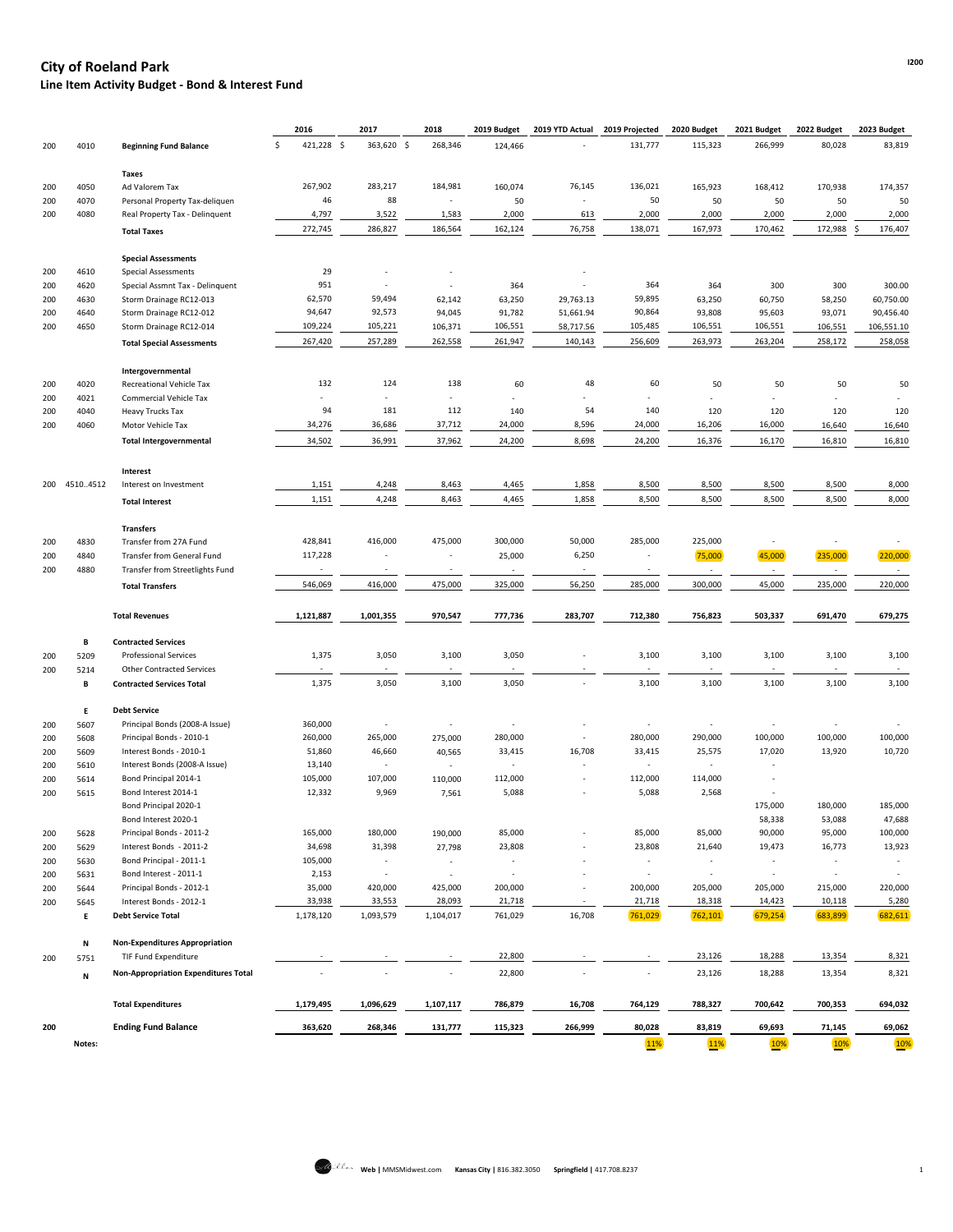# **I270 City of Roeland Park**

**Line Item Activity Budget - Combined Special Highway and Street Fund 27A**

|     |              |                                                                        | 2016                                | 2017                               | 2018                     | 2019 Budget                         | 2019 YTD Actual 2019 Projected |                          | 2020 Budget              | 2021 Budget              | 2022 Budget              | 2023 Budget              | 2024 Budget      |
|-----|--------------|------------------------------------------------------------------------|-------------------------------------|------------------------------------|--------------------------|-------------------------------------|--------------------------------|--------------------------|--------------------------|--------------------------|--------------------------|--------------------------|------------------|
| 270 | 4010         | <b>Beginning Fund Balance</b>                                          | 397,506 \$<br>Ŝ.                    | 409,743 \$                         | 786,844 \$               | 229,598 \$                          |                                | 451,393 \$               | 251,510 \$               | 1,173,293                | 896,145.25<br>\$         | 910,996.88<br>\$         | 282,810.09<br>\$ |
|     |              | Intergovernmental                                                      |                                     |                                    |                          |                                     |                                |                          |                          |                          |                          |                          |                  |
| 270 | 4110         | City Sales & Use Tax                                                   | 776,544                             | 809,940                            | 790,117                  | 796,095                             | 194,876.68                     | 750,611                  | 836,482                  | 844,847                  | 853,295                  | 861,828.24               | 870,446.52       |
| 270 | 4135         | County Courthouse Sales Tax                                            |                                     | 121,133                            | 160,051                  | 162,610                             | 41,197.71                      | 159,358                  | 160,951                  | 165,878                  | 167,537                  | 169,213                  | 170,905          |
| 250 | 4140         | Spec City/county Highway Fund                                          |                                     |                                    |                          |                                     |                                |                          | 187,678                  | 189,555                  | 191,450.33               | 193,364.83               | 195,298.48       |
| 270 | 4150         | <b>CARS Funding</b>                                                    | 196,213                             |                                    | 510,676                  | 103,620                             |                                | 103,620                  | 1,658,075                |                          | 468,900                  | 689,660.00               | 51,263.00        |
| 270 | 4154         | STP Grant                                                              |                                     |                                    |                          |                                     |                                | $\sim$                   | 4,662,500                |                          |                          |                          | $\sim$           |
|     |              | <b>Total Intergovernmental</b>                                         | 972,757                             | 931,073                            | 1,460,843                | 1,062,325                           | 236,074                        | 1,013,589                | 7,505,686                | 1,200,280                | 1,681,183                | 1,914,066                | 1,287,913        |
|     |              | Interest                                                               |                                     |                                    |                          |                                     |                                |                          |                          |                          |                          |                          |                  |
|     | 270 45104512 | Interest on Investment                                                 | 1,404                               | 1,172                              | 6,176                    | 1,500                               | 1,435                          | 7,000                    | 7,000                    | 7,000                    | 7,000                    | 7,000                    | 7,000            |
|     |              | <b>Total Interest</b>                                                  | 1,404                               | 1,172                              | 6,176                    | 1,500                               | 1,435                          | 7,000                    | 7,000                    | 7,000                    | 7,000                    | 7,000                    | 7,000            |
|     |              |                                                                        |                                     |                                    |                          |                                     |                                |                          |                          |                          |                          |                          |                  |
|     |              | Other                                                                  |                                     |                                    |                          |                                     |                                |                          |                          |                          |                          |                          |                  |
| 270 | 4520         | Other Sources                                                          | 51,220                              |                                    |                          |                                     |                                |                          |                          |                          |                          |                          |                  |
|     | 4530         | <b>Reimbursed Expense</b>                                              | 353                                 |                                    |                          |                                     |                                |                          |                          |                          |                          |                          |                  |
|     |              | <b>Total Other</b>                                                     | 51,573                              |                                    |                          |                                     |                                |                          |                          |                          |                          |                          |                  |
|     |              | <b>Transfers In</b>                                                    |                                     |                                    |                          |                                     |                                |                          |                          |                          |                          |                          |                  |
|     |              | Transfer from Sp. Hwy Fund                                             |                                     |                                    |                          |                                     |                                |                          | 321,731                  |                          |                          |                          |                  |
|     |              |                                                                        |                                     |                                    |                          |                                     |                                |                          |                          |                          |                          |                          |                  |
|     |              | <b>Total Transfers</b>                                                 |                                     |                                    |                          |                                     |                                |                          | 321,731                  |                          |                          |                          |                  |
|     |              | <b>Total Revenues</b>                                                  | 1,025,734                           | 932,245                            | 1,467,019                | 1,063,825                           | 237,509                        | 1,020,589                | 7,834,417                | 1,207,280                | 1,688,183                | 1,921,066                | 1,294,913        |
|     | A            | <b>Salaries &amp; Benefits</b>                                         |                                     |                                    |                          |                                     |                                |                          |                          |                          |                          |                          |                  |
| 250 | 5101         | Salaries - Regular                                                     |                                     |                                    |                          |                                     |                                |                          | 67,059                   | 69,742                   | 72,531                   | 55,432                   | 57,650           |
|     | Α            | <b>Salaries &amp; Benefits Total</b>                                   |                                     |                                    |                          |                                     |                                |                          | 67,059                   | 69,742                   | 72,531.23                | 55,432.48                | 57,649.78        |
|     | В            | <b>Contracted Services</b>                                             |                                     |                                    |                          |                                     |                                |                          |                          |                          |                          |                          |                  |
| 270 | 5209         | <b>Professional Services</b>                                           | 115,752                             | 74,757                             | 84,816                   | 100,000                             | 7,924.00                       | 100,000                  | 100,000                  | 100,000                  | 100,000                  | 100,000                  | 100,000          |
| 270 | 5214         | <b>Other Contracted Services</b>                                       |                                     |                                    |                          |                                     |                                |                          |                          |                          |                          |                          |                  |
| 250 | 5221         | Maintenace & Repair of Streets                                         |                                     |                                    |                          |                                     |                                |                          |                          | 160,000                  | 160,000                  | 160,000                  | 165,000          |
| 270 | 5245         | In-house Street Maintenance                                            | 56,579                              | $\overline{\phantom{a}}$           | $\overline{\phantom{a}}$ | $\overline{\phantom{0}}$            | $\overline{\phantom{a}}$       | $\overline{\phantom{a}}$ | $\overline{\phantom{a}}$ | $\overline{\phantom{a}}$ | $\overline{\phantom{a}}$ | $\sim$                   | $\sim$           |
|     | В            | <b>Contracted Services Total</b>                                       | 172,332                             | 74,757                             | 84,816                   | 100,000                             | 7,924                          | 100,000                  | 100,000                  | 260,000                  | 260,000                  | 260,000                  | 265,000          |
|     |              |                                                                        |                                     |                                    |                          |                                     |                                |                          |                          |                          |                          |                          |                  |
|     | C            | <b>Commodities</b>                                                     |                                     |                                    |                          |                                     |                                |                          |                          |                          |                          |                          |                  |
| 250 | 5303         | Sand and Salt                                                          |                                     |                                    |                          |                                     |                                | $\overline{\phantom{a}}$ | 25,000                   | 20,000                   | 25,000                   | 25,000                   | 25,000           |
| 250 | 5315         | Machinery & Auto Equipment                                             |                                     |                                    |                          |                                     |                                |                          | $\sim$                   | $\sim$                   | $\sim$                   | $\sim$                   | $\sim$           |
|     | C            | <b>Commodities Total</b>                                               |                                     |                                    |                          |                                     |                                | $\overline{\phantom{a}}$ | 25,000                   | 20,000                   | 25,000                   | 25,000                   | 25,000           |
|     | Е            | <b>Capital Outlay</b>                                                  |                                     |                                    |                          |                                     |                                |                          |                          |                          |                          |                          |                  |
| 270 | 5426         | Other Improvements                                                     |                                     |                                    |                          |                                     |                                |                          |                          |                          |                          | $\overline{\phantom{a}}$ |                  |
| 270 | 5430         | <b>Residential Street Reconstruction</b>                               |                                     |                                    | 40,073 \$                | 534,000                             | $1,555$ \$                     | 603,232                  | 100,000                  | 895,186                  | 100,000                  | 700,000                  | 100,000          |
| 270 | 5454         | Sidewalk Improvements                                                  |                                     |                                    |                          |                                     |                                | 25,000                   | 75,000                   | 75,000                   | 75,000                   | 75,000                   | 75,000           |
|     |              | <b>Street Light Replacement</b>                                        |                                     |                                    |                          |                                     |                                |                          |                          | 45,000                   | 45,000                   | 45,000                   | 45,000           |
| 270 | 5456         | <b>CARS Projects</b>                                                   | 412,324                             | 64,387                             | $\overline{\phantom{a}}$ |                                     |                                |                          |                          |                          |                          | 9,500                    | 107,000          |
|     | 5457         | CARS Roe 2020                                                          |                                     |                                    | 226,211.11               |                                     |                                | $\overline{\phantom{a}}$ | 6,320,575                |                          |                          |                          |                  |
|     | 5458         | 2018 CARS                                                              |                                     |                                    | 970,653.02               |                                     | 177,037                        |                          |                          |                          |                          |                          |                  |
|     | 5459         | 2019 CARS                                                              |                                     |                                    | 5,716.54                 | 191,000                             | 2,940                          | 207,240                  |                          |                          |                          |                          |                  |
|     |              | 2022 CARS - Johnson Drive                                              |                                     |                                    |                          |                                     |                                |                          |                          | 4,500                    | 43,800                   |                          |                  |
|     | 5460         | 2022 CARS - 53rd St                                                    |                                     |                                    |                          |                                     |                                |                          |                          | 9,000                    | 54,000                   |                          |                  |
|     | 5461         | 2022 CARS - Nall                                                       |                                     |                                    |                          |                                     |                                |                          |                          | 106,000                  | 840,000                  |                          |                  |
|     |              |                                                                        |                                     |                                    |                          |                                     |                                |                          |                          |                          |                          |                          |                  |
|     |              | 2023 CARS- 55th b/t SMP & Roe                                          |                                     |                                    |                          |                                     |                                |                          |                          |                          | 18,000                   | 135,500                  |                  |
|     | E.           | 2023 CARS - Elledge b.t Roe Ln and 47th<br><b>Capital Outlay Total</b> | $\overline{\phantom{a}}$<br>412,324 | $\overline{\phantom{a}}$<br>64,387 | 1,242,654                | $\overline{\phantom{a}}$<br>725,000 | 181,532                        | 835,472                  | 6,495,575                | 1,134,686                | 140,000<br>1,315,800     | 1,243,820<br>2,208,820   | 9,500<br>336,500 |
|     |              |                                                                        |                                     |                                    |                          |                                     |                                |                          |                          |                          |                          |                          |                  |
|     | T            | <b>Transfers</b>                                                       |                                     |                                    | 1,178,267                |                                     |                                |                          |                          |                          |                          |                          |                  |

| 270 | 5818 | Transfer To Bond & Intfund | 428,841   | 416,000 | 475,000   | 300,000   | 50,000  | 285,000   | 225,000   |           |           |           |         |
|-----|------|----------------------------|-----------|---------|-----------|-----------|---------|-----------|-----------|-----------|-----------|-----------|---------|
|     |      | <b>Transfers Total</b>     | 428,841   | 416,000 | 475,000   | 300,000   | 50,000  | 285,000   | 225,000   |           |           |           |         |
|     |      | <b>Total Expenditures</b>  | 1,013,497 | 555,144 | 1,802,470 | 1,125,000 | 239,456 | 1,220,472 | 6,912,634 | 1,484,428 | 1,673,331 | 2,549,252 | 684,150 |
| 270 |      | <b>Ending Fund Balance</b> | 409,743   | 786,844 | 451,393   | 168,423   |         | 251,510   | 1,173,293 | 896,145   | 910,997   | 282,810   | 893,573 |